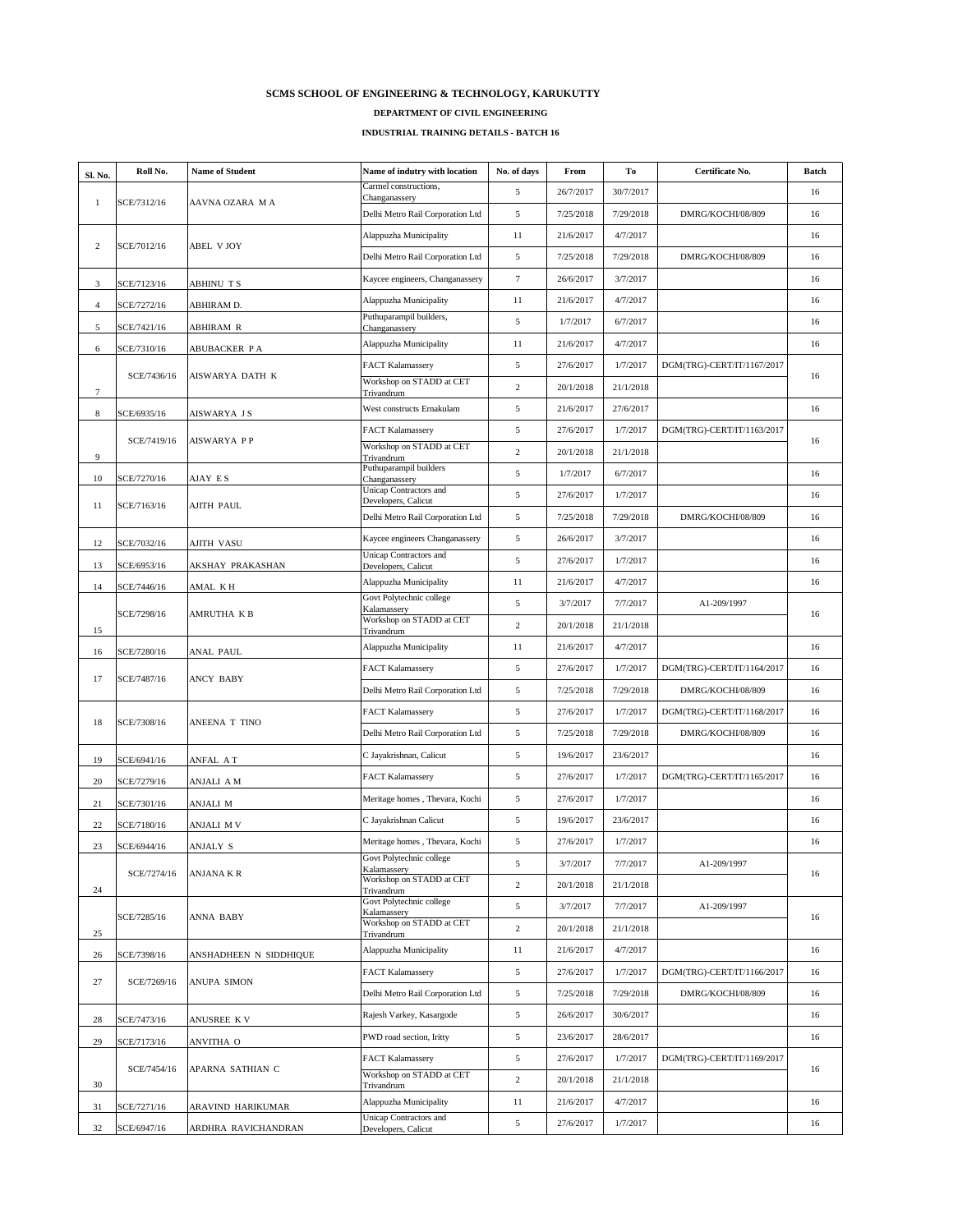|    |             |                              | Southern Railway, Kollam                                               | 15              | 6/7/2018   | 22/7/2018  |                            | 16 |
|----|-------------|------------------------------|------------------------------------------------------------------------|-----------------|------------|------------|----------------------------|----|
| 33 | SCE/6919/16 | <b>ARUNDHATHI S NAIR</b>     | Puthuparampil builders                                                 | 5               | 1/7/2017   | 6/7/2017   |                            | 16 |
| 34 | SCE/7323/16 | <b>ARUNRAJ KS</b>            | Changanassery<br><b>Unicap Contractors and</b>                         | 5 <sup>5</sup>  | 27/6/2017  | 1/7/2017   |                            | 16 |
| 35 | SCE/6945/16 | ARYA BHASKAR V               | Developers, Calicut                                                    |                 | 26/6/2017  | 30/6/2017  |                            | 16 |
| 36 | SCE/7475/16 | <b>ARYA G PRADEEP</b>        | Kumar constructions, Alappuzha                                         | 5               |            |            |                            |    |
| 37 | SCE/7292/16 | <b>ARYA MURALI</b>           | West constructs, Ernakulam<br><b>Carmel constructions</b>              | $5\overline{)}$ | 21/6/2017  | 27/6/2017  |                            | 16 |
|    | SCE/7228/16 | <b>ASHNA S SIRAJ</b>         | Changanassery                                                          | $5\overline{)}$ | 26/7/2017  | 30/7/2017  |                            | 16 |
| 38 |             |                              | Southern Railway, Kollam                                               | 15              | 6/7/2018   | 22/7/2018  |                            |    |
| 39 | SCE/7297/16 | A SOORYA NANDU               | Habitat, Kollam                                                        | 5               | 19/6/2017  | 23/6/2017  |                            | 16 |
|    |             |                              | Delhi Metro Rail Corporation Ltd<br><b>Unicap Contractors and</b>      | $5\overline{)}$ | 7/25/2018  | 7/29/2018  | DMRG/KOCHI/08/809          | 16 |
| 40 | SCE/7294/16 | ASWIN KRISHNA KK             | Developers, Calicut                                                    | 5               | 27/6/2017  | 1/7/2017   |                            | 16 |
| 41 | SCE/6934/16 | <b>ATHIRA M SANTHOSH</b>     | Meritage homes, Thevara, Kochi                                         | $5\overline{)}$ | 27/6/2017  | 1/7/2017   |                            | 16 |
|    | SCE/7324/16 | ATHIRA RAGHAVAN VISWANATHAN  | <b>FACT</b> kalamassery                                                | $5\overline{)}$ | 27/6/2017  | 1/7/2017   | DGM(TRG)-CERT/IT/1170/2017 | 16 |
| 42 |             |                              | Outokumpu Middle East FZCO,<br>Dubai                                   | $5\overline{)}$ | 22/4/2018  | 26/4/2018  |                            |    |
| 43 | SCE/7306/16 | <b>AYISHA ASHRAF</b>         | West constructs, Ernakulam                                             | 5               | 21/6/2017  | 27/6/2017  |                            | 16 |
| 44 | SCE/6948/16 | <b>BALU PAVITHRAN</b>        | Alappuzha Municipality                                                 | 11              | 21/6/2017  | 4/7/2017   |                            | 16 |
|    | SCE/7062/16 | <b>BLESSY GEORGE</b>         | Rajesh Varkey, Kasargode                                               | 5               | 26/6/2017  | 30/6/2017  |                            | 16 |
| 45 |             |                              | Workshop on STADD at CET<br>Trivandrum                                 | $\overline{2}$  | 20/1/2018  | 21/1/2018  |                            |    |
|    |             |                              | <b>FACT Kalamassery</b>                                                | 5               | 27/6/2017  | 1/7/2017   | DGM(TRG)-CERT/IT/1171/2017 | 16 |
| 46 | SCE/7056/16 | <b>CAREENA MERINE JOJIUS</b> | Delhi Metro Rail Corporation Ltd                                       | 5               | 7/25/2018  | 7/29/2018  | DMRG/KOCHI/08/809          | 16 |
| 47 | SCE/6930/16 | <b>CLAUDIA ANTO</b>          | Meritage homes, Thevara, Kochi                                         | 5 <sup>5</sup>  | 27/6/2017  | 1/7/2017   |                            | 16 |
|    |             |                              | Meritage homes, Thevara, Kochi                                         | $5\overline{)}$ | 27/6/2017  | 1/7/2017   |                            | 16 |
| 48 | SCE/7281/16 | <b>DIYA DILEEP</b>           | West constructs, Ernakulam                                             | 5               | 21/6/2017  | 27/6/2017  |                            | 16 |
| 49 | SCE/7300/16 | DRISHYA JOLLY                | Alappuzha Municipality                                                 | 11              | 21/6/2017  | 4/7/2017   |                            | 16 |
| 50 | SCE/7457/16 | <b>GAURI SANKAR S</b>        | C Jayakrishnan, Calicut                                                | 5               | 19/6/2017  | 23/6/2017  |                            | 16 |
| 51 | SCE/7305/16 | <b>GAYATHRI NIRMAL</b>       | Karapuzha Irrigation project                                           |                 |            |            |                            |    |
|    | SCE/7422/16 | <b>GEETHU VARGHESE</b>       | Wayanad<br>Workshop on STADD at CET                                    | 5               | 19/6/2017  | 24/6/2017  |                            |    |
| 52 |             |                              | Trivandrum<br>Workshop on Bridge Design, NIT                           | $\overline{2}$  | 1/20/2018  | 1/21/2018  |                            | 16 |
|    |             |                              | Calicut<br>Banasura Sagar IrrigationProject,                           |                 | 25/02/2018 | 25/02/2018 |                            |    |
|    |             |                              | Padinjarathara, Wayanad                                                | 10              | 2/7/2018   | 12/7/2018  |                            |    |
| 53 | SCE/7282/16 | <b>GOVIND S</b>              | Puthuparampil builders<br>Changanassery                                | 5               | 1/7/2017   | 6/7/2017   |                            | 16 |
| 54 | SCE/7133/16 | <b>GREESHMA GIRISH KUMAR</b> | Woods bagot, Dubai                                                     | 5               | 24/7/2017  | 30/7/2017  |                            | 16 |
| 55 | SCE/7273/16 | HAR KRISHNA M                | Habitat, Kollam                                                        | 5               | 19/6/2017  | 24/6/2017  |                            | 16 |
| 56 | SCE/6966/16 | HARRY MARK T PALIYATH        | Alappuzha Municipality                                                 | 11              | 21/6/2017  | 4/7/2017   |                            | 16 |
| 57 | SCE/7496/16 | ISHA SUMESH                  | Modern Rajab Maintenance &<br>Construction Co.L.L.C                    | 6               | 1/7/2017   | 6/7/2017   |                            | 16 |
|    |             |                              | Puthuparampil builders<br>Changanassery                                | $5\overline{)}$ | 1/7/2017   | 6/7/2017   |                            | 16 |
| 58 | SCE/7490/16 | JACOB FRANCIS PARUVUMMEL     | Delhi Metro Rail Corporation Ltd                                       | 5               | 7/25/2018  | 7/29/2018  | DMRG/KOCHI/08/809          | 16 |
| 59 | SCE/7416/16 | <b>JAMSHY AZEEZ</b>          | West constructs, Ernakulam                                             | $5\overline{)}$ | 21/6/2017  | 27/6/2017  |                            | 16 |
| 60 | SCE/7186/16 | <b>JASMINE FATHIMA K H</b>   | PWD Building Section, Kottayam,<br>Kerala                              | 5               | 19/6/17    | 23/6/17    |                            | 16 |
|    | SCE/7451/16 | <b>JAYASANKAR P</b>          | Vishraam Builders, Punkunnam,                                          | 5               | 26/6/17    | 30/6/17    |                            | 16 |
| 61 | SCE/7176/16 | <b>JEEVAN K</b>              | Thrissur, Kerala<br>Vishraam Builders, Punkunnam,                      | 5               | 26/6/17    | 30/6/17    |                            | 16 |
| 62 |             |                              | Thrissur, Kerala<br>Modern Rajab, Maintanence $\overline{\mathscr{X}}$ |                 |            |            |                            |    |
| 63 | SCE/7495/16 | <b>JISHA SUMESH</b>          | Construction Co. L.L.C., Abu<br>Dhabi, UAE                             | 6               | 1/7/17     | 6/7/17     |                            | 16 |
|    | SCE/7437/16 | <b>JISHNU C</b>              | <b>Hilltrack Constructions Pvt.</b><br>Ltd., Panamaram, Wayanad,       | 8               | 21/6/17    | 28/6/17    |                            | 16 |
| 64 |             |                              | Kerala<br>Vishraam Builders, Punkunnam,                                |                 |            |            |                            |    |
| 65 | SCE/7057/16 | <b>JISHNU K DASAN</b>        | Thrissur, Kerala                                                       | $5\overline{)}$ | 26/6/17    | 30/6/17    |                            | 16 |
| 66 | SCE/7277/16 | <b>JOSEPH THOMAS</b>         | Front Line Constructions,<br>Marathakara, Thrissur, Kerala             | 5               | 4/8/17     | 8/8/17     |                            | 16 |
| 67 | SCE/7295/16 | <b>KA FARHAN AHMED</b>       | Jeyem Assosciates, Aluva, Kerala                                       | 5 <sup>5</sup>  | 3/7/17     | 7/7/17     |                            | 16 |
|    | SCE/6967/16 | KARISHMA JAYASING            | <b>Assistant Excecutive Engineer</b><br>Office, Chalakudy Block        | 5               | 3/7/17     | 7/7/17     |                            | 16 |
| 68 |             |                              | Panchayat, Thrissur, Kerala<br>Hindustan Insecticides Limited,         |                 |            |            |                            |    |
| 69 | SCE/7276/16 | KAVYA P                      | Kochi, Kerala                                                          | 8               | 23/6/17    | 30/6/17    | PE-4/185                   | 16 |
| 70 | SCE/7329/16 | <b>KIRAN VARGHESE</b>        | Jeyem Assosciates, Aluva, Kerala                                       | 5 <sup>5</sup>  | 3/7/17     | 7/7/17     |                            | 16 |